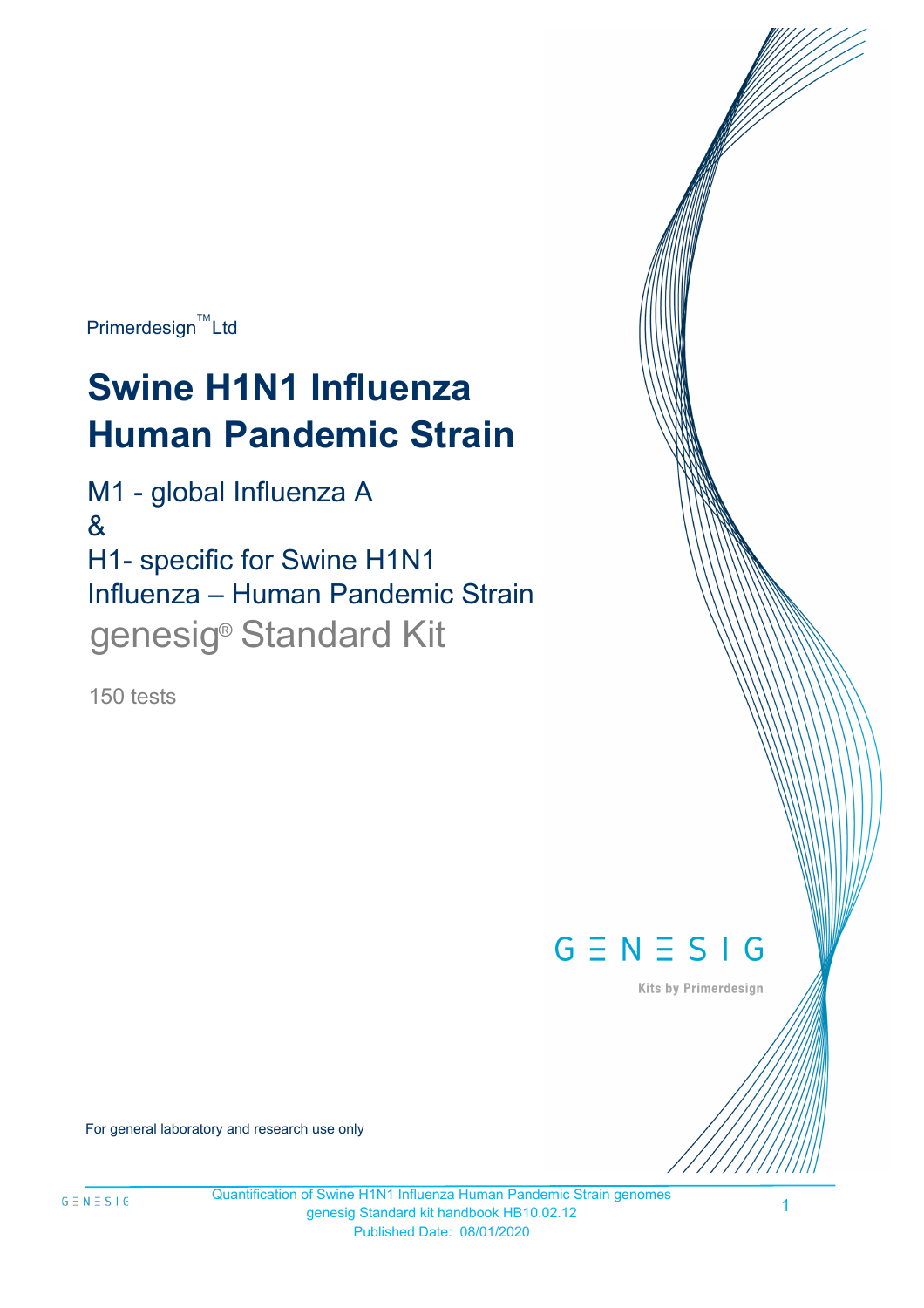# Introduction to Swine H1N1 Influenza Human Pandemic Strain

Influenza, commonly known as the flu, is an infectious disease of birds and mammals caused by an RNA virus of the family Orthomyxoviridae (the influenza viruses). In people, common symptoms of influenza are fever, sore throat, muscle pains, severe headache, coughing, and weakness and fatigue. In more serious cases, influenza causes pneumonia, which can be fatal, particularly in young children and the elderly. Although the common cold is sometimes confused with influenza, it is a much less severe disease and caused by a different virus. Similarly, gastroenteritis is sometimes called "stomach flu" or "24-hour flu", but is unrelated to influenza.

Typically, influenza is transmitted from infected mammals through the air by coughs or sneezes creating aerosols containing the virus, and from infected birds through their droppings. Influenza can also be transmitted by saliva, nasal secretions, feces and blood. Infections either occur through direct contact with these bodily fluids, or by contact with contaminated surfaces. Flu viruses can remain infectious for over 30 days at 0°C (32°F) and about one week at human body temperature, although they are rapidly inactivated by disinfectants and detergents.

Flu spreads around the world in seasonal epidemics, killing millions of people in pandemic years and hundreds of thousands in non-pandemic years. Three influenza pandemics occurred in the 20th century – each following a major genetic change in the virus – and killed tens of millions of people. Often, these pandemics result from the spread of a flu virus between animal species. Since it first killed humans in Asia in the 1990s a deadly avian strain of H5N1 has posed the greatest influenza pandemic threat. However, this virus has not yet mutated to spread easily between people.

Vaccinations against influenza are most common in high-risk humans in industrialised countries and farmed poultry. The most common human vaccine is the trivalent flu vaccine that contains purified and inactivated material from three viral strains. Typically this vaccine includes material from two influenza A virus subtypes and one influenza B virus strain. vaccine formulated for one year may be ineffective in the following year, since the Influenza A Virus changes every year and different strains become dominant. Antiviral drugs can be used to treat influenza, with neuraminidase inhibitors being particularly effective.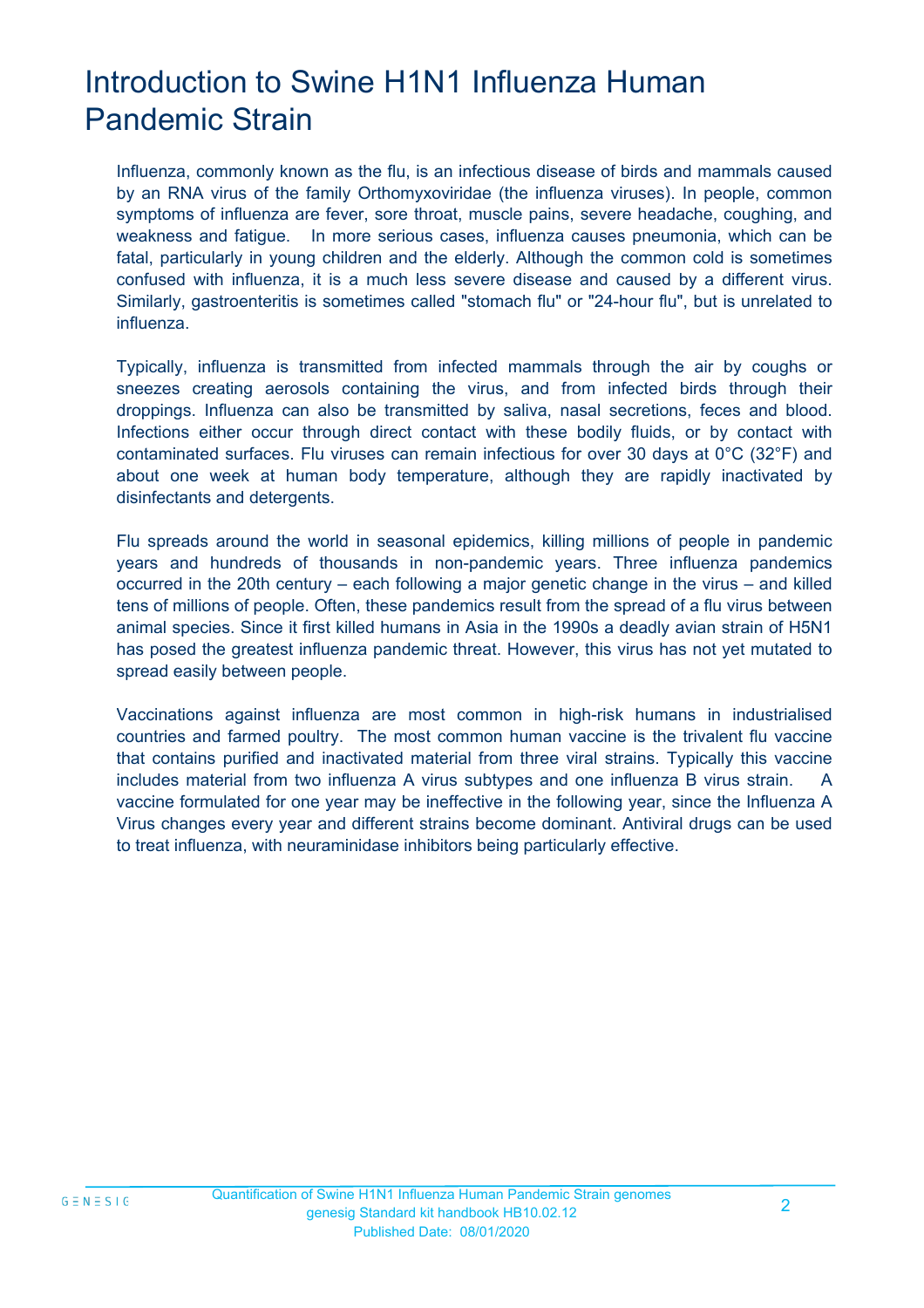# **Specificity**

The Primerdesign genesig Kit for Swine H1N1 Influenza Human Pandemic Strain (H1N1 swine) genomes is designed for the in vitro quantification of H1N1-swine genomes. The kit is designed to have a broad detection profile. Specifically, the primers represent 100% homology with over 95% of the NCBI database reference sequences available at the time of design.

The dynamics of genetic variation means that new sequence information may become available after the initial design. Primerdesign periodically reviews the detection profiles of our kits and when required releases new versions.

The kit has 2 primer and probe sets. The M1 primers and probe detect ALL influenza A isolates including those originally isolated from both human and swine. The primers have 100% homology with over 95% of pandemic H1N1 sequences.

The H1 primer and probe set detects ONLY the pandemic swine flu H1N1. The primers and probe have 100% homology with over 95% of pandemic strains. The primers will not detect H1 from any seasonal endemic human or swine H1 strains.

If you require further information, or have a specific question about the detection profile of this kit then please send an e.mail to enquiry@primerdesign.co.uk and our bioinformatics team will answer your question.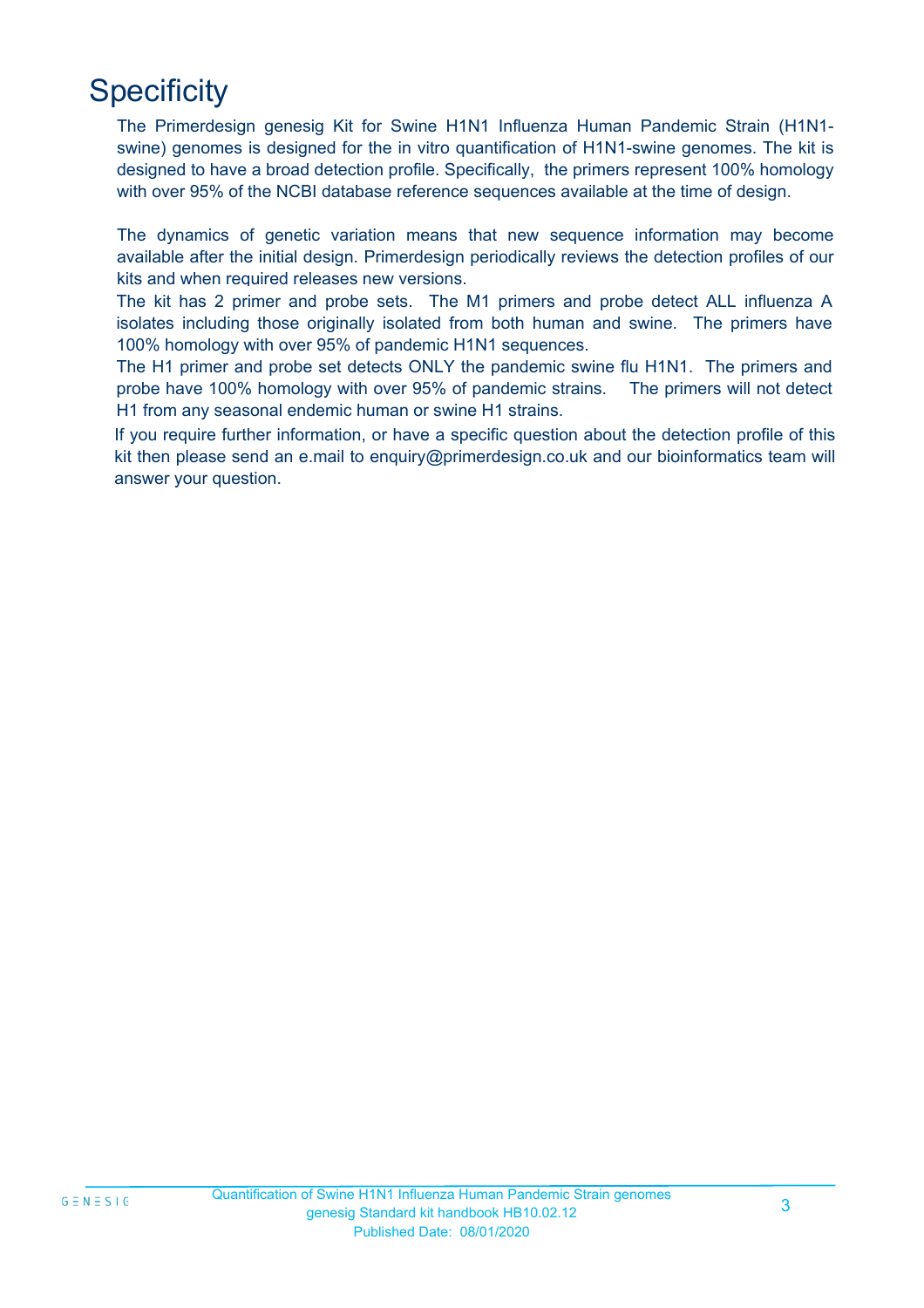# Kit contents

- **H1N1-swine specific primer/probe mix (150 reactions BROWN)** FAM labelled
- **H1N1-swine positive control template (for Standard curve RED)**
- **RNase/DNase free water (WHITE)** for resuspension of primer/probe mixes
- **Template preparation buffer (YELLOW)** for resuspension of positive control template and standard curve preparation

# **Reagents and equipment to be supplied by the user**

#### **Real-time PCR Instrument**

#### **Extraction kit**

This kit is recommended for use with genesig Easy DNA/RNA Extraction kit. However, it is designed to work well with all processes that yield high quality RNA and DNA with minimal PCR inhibitors.

**oasigTM lyophilised OneStep or Precision**®**PLUS OneStep 2X RT-qPCR Master Mix** Contains complete OneStep RT-qPCR master mix

**Pipettors and Tips**

**Vortex and centrifuge**

**Thin walled 1.5 ml PCR reaction tubes**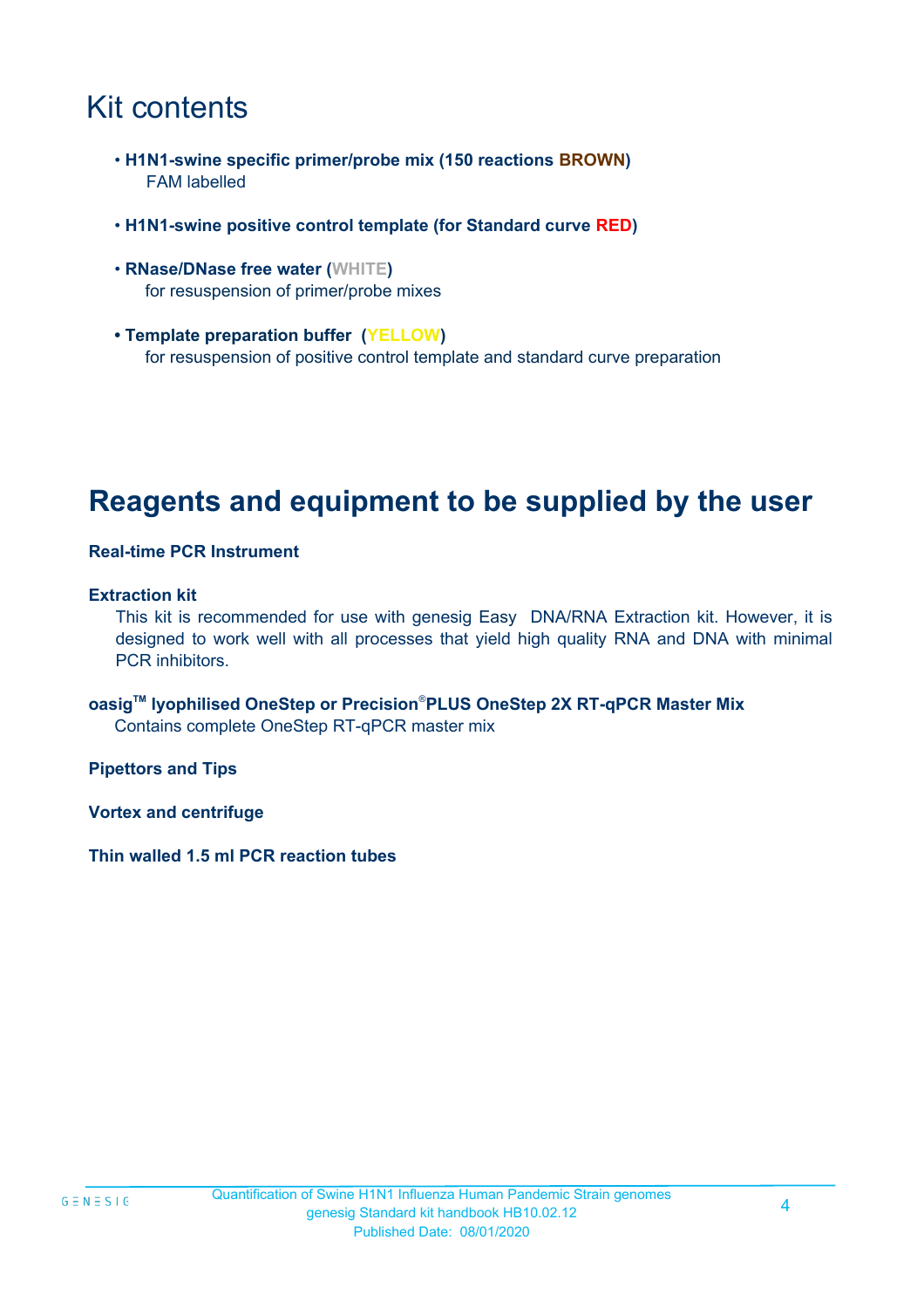### Kit storage and stability

This kit is stable at room temperature but should be stored at -20ºC on arrival. Once the lyophilised components have been resuspended they should not be exposed to temperatures above -20°C for longer than 30 minutes at a time and unnecessary repeated freeze/thawing should be avoided. The kit is stable for six months from the date of resuspension under these circumstances.

If a standard curve dilution series is prepared this can be stored frozen for an extended period. If you see any degradation in this serial dilution a fresh standard curve can be prepared from the positive control.

Primerdesign does not recommend using the kit after the expiry date stated on the pack.

### Suitable sample material

All kinds of sample material suited for PCR amplification can be used. Please ensure the samples are suitable in terms of purity, concentration, and RNA/DNA integrity. Always run at least one negative control with the samples. To prepare a negative-control, replace the template RNA sample with RNase/DNase free water.

### Dynamic range of test

Under optimal PCR conditions genesig H1N1-swine detection kits have very high priming efficiencies of >90% and can detect less than 100 copies of target template.

### Notices and disclaimers

This product is developed, designed and sold for research purposes only. It is not intended for human diagnostic or drug purposes or to be administered to humans unless clearly expressed for that purpose by the Food and Drug Administration in the USA or the appropriate regulatory authorities in the country of use. During the warranty period Primerdesign genesig detection kits allow precise and reproducible data recovery combined with excellent sensitivity. For data obtained by violation to the general GLP guidelines and the manufacturer's recommendations the right to claim under guarantee is expired. PCR is a proprietary technology covered by several US and foreign patents. These patents are owned by Roche Molecular Systems Inc. and have been sub-licensed by PE Corporation in certain fields. Depending on your specific application you may need a license from Roche or PE to practice PCR. Additional information on purchasing licenses to practice the PCR process may be obtained by contacting the Director of Licensing at Roche Molecular Systems, 1145 Atlantic Avenue, Alameda, CA 94501 or Applied Biosystems business group of the Applera Corporation, 850 Lincoln Centre Drive, Foster City, CA 94404. In addition, the 5' nuclease assay and other homogeneous amplification methods used in connection with the PCR process may be covered by U.S. Patents 5,210,015 and 5,487,972, owned by Roche Molecular Systems, Inc, and by U.S. Patent 5,538,848, owned by The Perkin-Elmer Corporation.

### **Trademarks**

Primerdesign™ is a trademark of Primerdesign Ltd.

genesig $^\circledR$  is a registered trademark of Primerdesign Ltd.

The PCR process is covered by US Patents 4,683,195, and 4,683,202 and foreign equivalents owned by Hoffmann-La Roche AG. BI, ABI PRISM® GeneAmp® and MicroAmp® are registered trademarks of the Applera Genomics (Applied Biosystems Corporation). BIOMEK® is a registered trademark of Beckman Instruments, Inc.; iCycler™ is a registered trademark of Bio-Rad Laboratories, Rotor-Gene is a trademark of Corbett Research. LightCycler™ is a registered trademark of the Idaho Technology Inc. GeneAmp®, TaqMan® and AmpliTaqGold® are registered trademarks of Roche Molecular Systems, Inc., The purchase of the Primerdesign™ reagents cannot be construed as an authorization or implicit license to practice PCR under any patents held by Hoffmann-LaRoche Inc.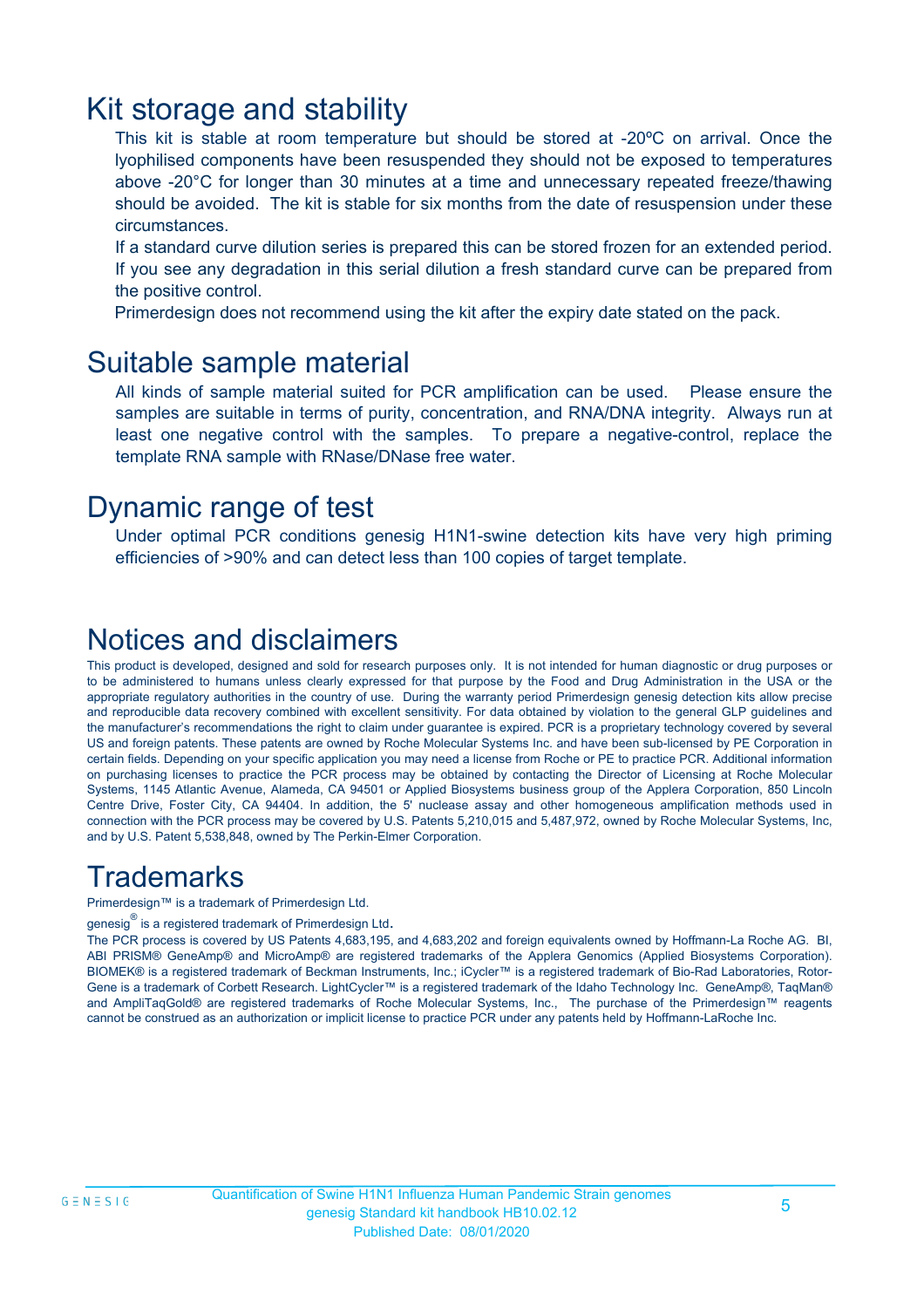# Principles of the test

#### **Real-time PCR**

A H1N1-swine specific primer and probe mix is provided and this can be detected through the FAM channel.

The primer and probe mix provided exploits the so-called TaqMan® principle. During PCR amplification, forward and reverse primers hybridize to the H1N1-swine cDNA. A fluorogenic probe is included in the same reaction mixture which consists of a DNA probe labeled with a 5`-dye and a 3`-quencher. During PCR amplification, the probe is cleaved and the reporter dye and quencher are separated. The resulting increase in fluorescence can be detected on a range of qPCR platforms.

#### **Positive control**

For copy number determination and as a positive control for the PCR set up, the kit contains a positive control template. This can be used to generate a standard curve of H1N1-swine copy number / Cq value. Alternatively the positive control can be used at a single dilution where full quantitative analysis of the samples is not required. Each time the kit is used, at least one positive control reaction must be included in the run. A positive result indicates that the primers and probes for detecting the target H1N1-swine gene worked properly in that particular experimental scenario. If a negative result is obtained the test results are invalid and must be repeated. Care should be taken to ensure that the positive control does not contaminate any other kit component which would lead to false-positive results. This can be achieved by handling this component in a Post PCR environment. Care should also be taken to avoid cross-contamination of other samples when adding the positive control to the run. This can be avoided by sealing all other samples and negative controls before pipetting the positive control into the positive control well.

#### **Negative control**

To validate any positive findings a negative control reaction should be included every time the kit is used. For this reaction the RNase/DNase free water should be used instead of template. A negative result indicates that the reagents have not become contaminated while setting up the run.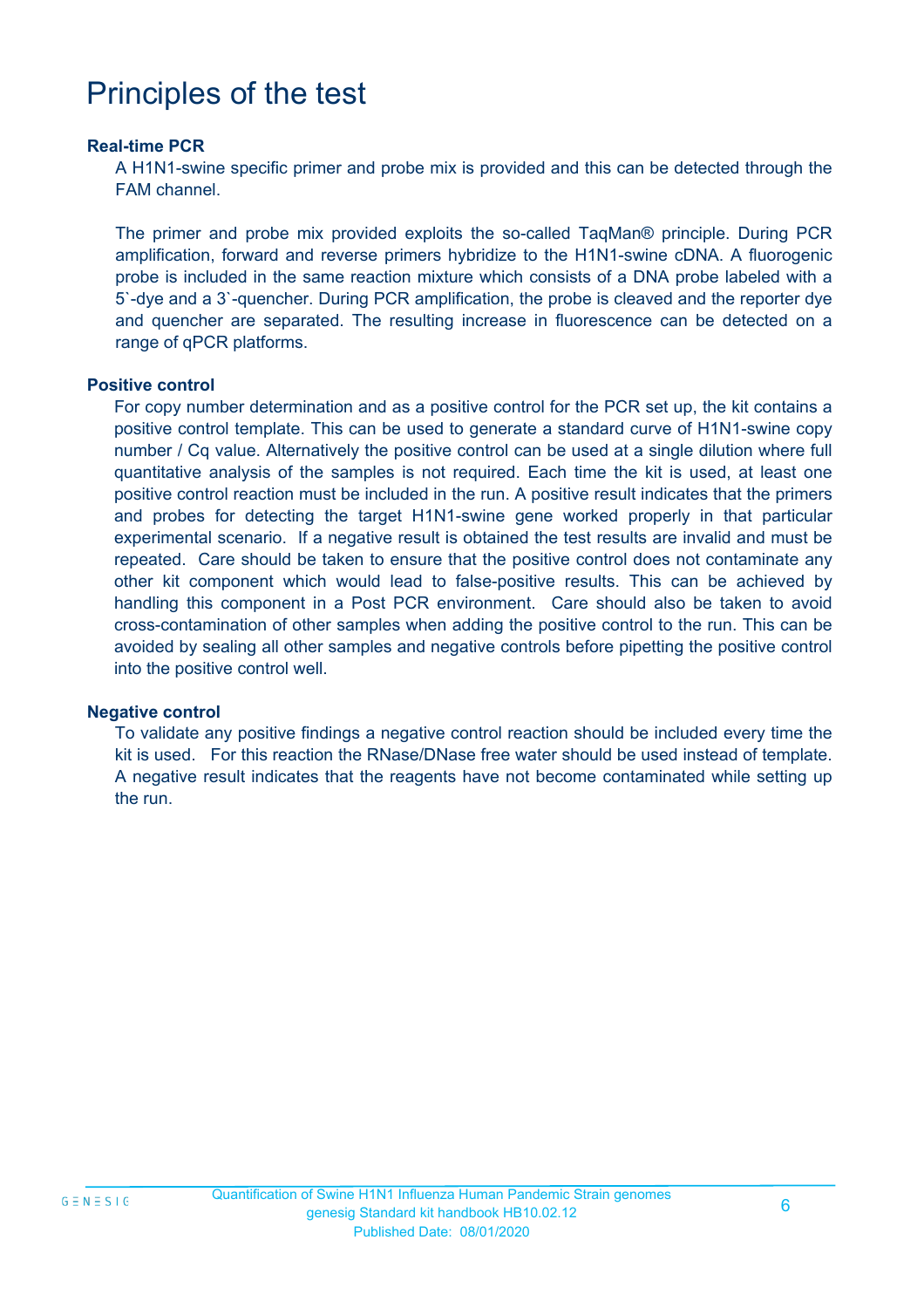### Resuspension protocol

To minimize the risk of contamination with foreign DNA, we recommend that all pipetting be performed in a PCR clean environment. Ideally this would be a designated PCR lab or PCR cabinet. Filter tips are recommended for all pipetting steps.

#### **1. Pulse-spin each tube in a centrifuge before opening.**

This will ensure lyophilised primer and probe mix is in the base of the tube and is not spilt upon opening the tube.

**2. Resuspend the kit components in the RNase/DNase free water supplied, according to the table below:**

To ensure complete resuspension, vortex each tube thoroughly.

| Component - resuspend in water      | <b>Nolume</b> |
|-------------------------------------|---------------|
| <b>Pre-PCR pack</b>                 |               |
| H1N1-swine primer/probe mix (BROWN) | 165 µı        |

#### **3. Resuspend the positive control template in the template preparation buffer supplied, according to the table below:**

To ensure complete resuspension, vortex the tube thoroughly.

| Component - resuspend in template preparation buffer | Volume   |
|------------------------------------------------------|----------|
| <b>Post-PCR heat-sealed foil</b>                     |          |
| H1N1-swine Positive Control Template (RED) *         | ี 500 µl |

\* This component contains high copy number template and is a VERY significant contamination risk. It must be opened and handled in a separate laboratory environment, away from the other components.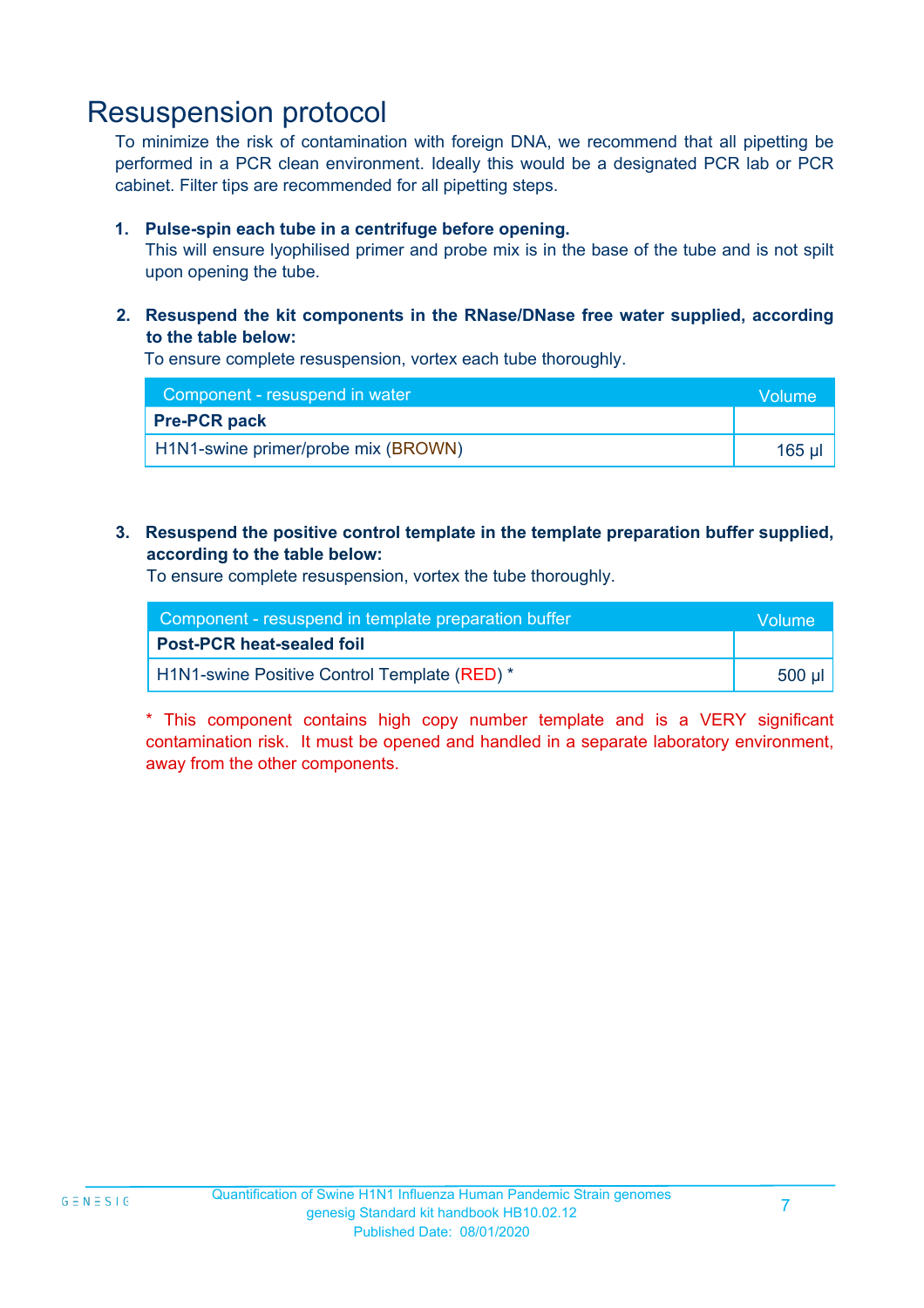# OneStep RT-qPCR detection protocol

A OneStep approach combining the reverse transcription and amplification in a single closed tube is the preferred method. If, however, a two step approach is required see page 10.

#### **For optimum performance and sensitivity.**

All pipetting steps and experimental plate set up should be performed on ice. After the plate is poured proceed immediately to the OneStep amplification protocol. Prolonged incubation of reaction mixes at room temperature can lead to PCR artifacts that reduce the sensitivity of detection.

#### **1. For each RNA sample prepare a reaction mix according to the table below:** Include sufficient reactions for positive and negative controls.

| Component                                                    | Volume       |
|--------------------------------------------------------------|--------------|
| oasig OneStep or PrecisionPLUS OneStep 2X RT-qPCR Master Mix | $10 \mu$     |
| H1N1-swine primer/probe mix (BROWN)                          | 1 µl         |
| <b>RNase/DNase free water (WHITE)</b>                        | 4 µl         |
| <b>Final Volume</b>                                          | <u>15 µl</u> |

- **2. Pipette 15µl of this mix into each well according to your qPCR experimental plate set up.**
- **3. Pipette 5µl of RNA template into each well, according to your experimental plate set up.**

For negative control wells use 5µl of RNase/DNase free water. The final volume in each well is 20ul.

**4. If a standard curve is included for quantitative analysis prepare a reaction mix according to the table below:**

| Component                                                    | Volume   |
|--------------------------------------------------------------|----------|
| oasig OneStep or PrecisionPLUS OneStep 2X RT-qPCR Master Mix | $10 \mu$ |
| H1N1-swine primer/probe mix (BROWN)                          | 1 µI     |
| <b>RNase/DNase free water (WHITE)</b>                        | $4 \mu$  |
| <b>Final Volume</b>                                          | $15$ µ   |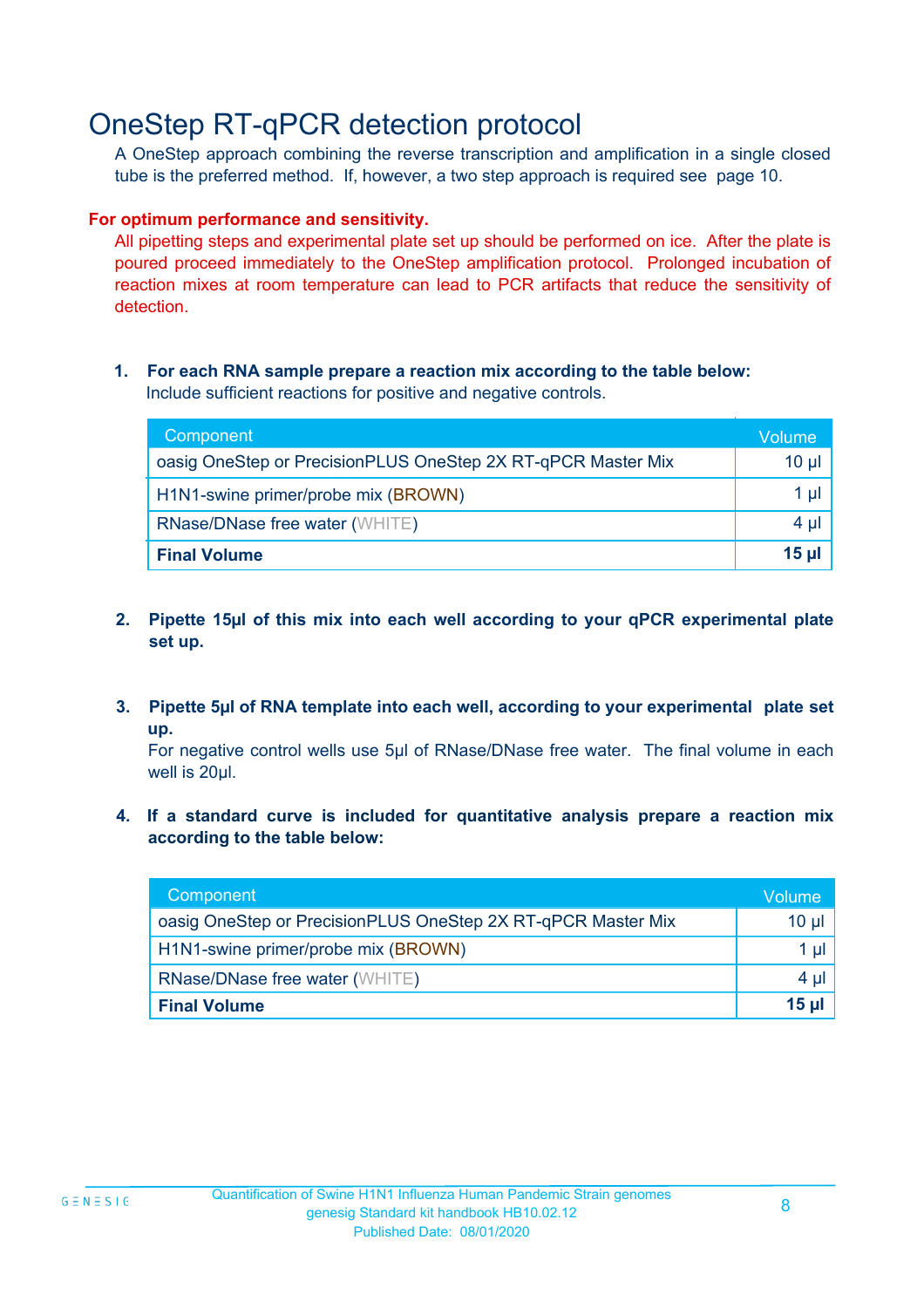#### **5. Preparation of standard curve dilution series**

- 1) Pipette 90µl of template preparation buffer into 5 tubes and label 2-6
- 2) Pipette 10µl of Positive Control Template (RED) into tube 2
- 3) Vortex thoroughly
- 4) Change pipette tip and pipette 10µl from tube 2 into tube 3
- 5) Vortex thoroughly

Repeat steps 4 and 5 to complete the dilution series

| <b>Standard Curve</b>         | <b>Copy Number</b>     |
|-------------------------------|------------------------|
| Tube 1 Positive control (RED) | $2 \times 10^5$ per µl |
| Tube 2                        | $2 \times 10^4$ per µl |
| Tube 3                        | $2 \times 10^3$ per µl |
| Tube 4                        | $2 \times 10^2$ per µl |
| Tube 5                        | 20 per µl              |
| Tube 6                        | 2 per µl               |

**6. Pipette 5µl of standard template into each well for the standard curve according to your plate set up**

The final volume in each well is 20µl.

# OneStep RT-qPCR amplification protocol

Amplification conditions using oasig OneStep or PrecisionPLUS OneStep 2X RT-qPCR Master Mix.

|             | <b>Step</b>                  | <b>Time</b>      | <b>Temp</b>    |
|-------------|------------------------------|------------------|----------------|
|             | <b>Reverse Transcription</b> | $10 \text{ min}$ | $55^{\circ}$ C |
|             | <b>Enzyme activation</b>     | 2 min            | $95^{\circ}$ C |
| Cycling x50 | <b>Denaturation</b>          | 10 <sub>s</sub>  | $95^{\circ}$ C |
|             | <b>DATA COLLECTION *</b>     | 60 s             | $60^{\circ}$ C |

\* Fluorogenic data should be collected during this step through the FAM channel